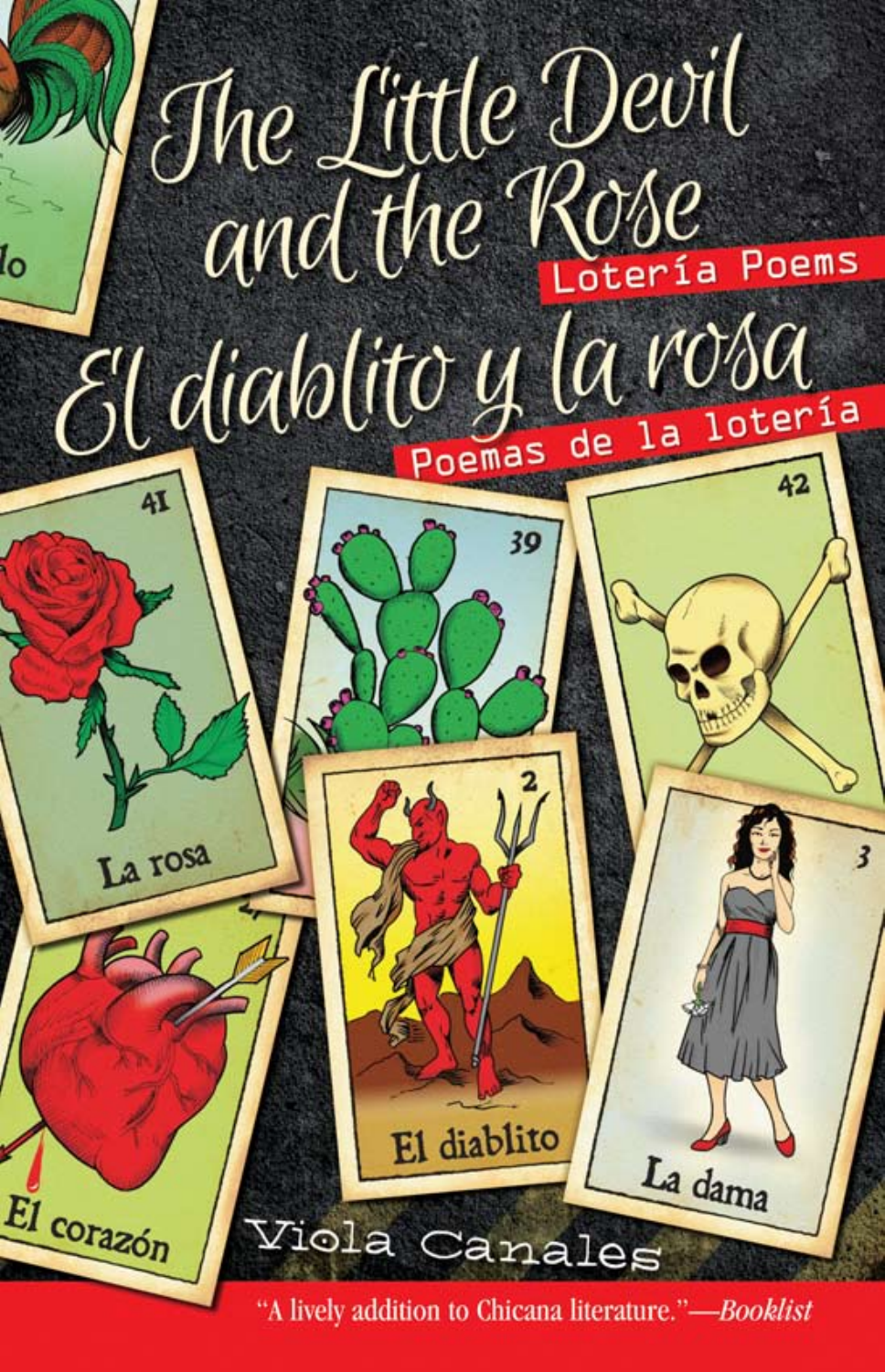#### **Praise for the work of Viola Canales**

"Canales reminds us of the uniqueness and the extraordinary in our daily lives." —*The McAllen Monitor* on *Orange Candy Slices and Other Secret Tales*

"Cultural traditions come alive in the stories." —*Hispanic* on *Orange Candy Slices and Other Secret Tales*

"The explanations of cultural traditions never feel too purposeful; they are always rooted in immediate, authentic family emotions, and in Canales' exuberant storytelling, which, like a good anecdote shared between friends, finds both humor and absurdity in sharply observed, painful situations."

—*Booklist* (starred review) on *The Tequila Worm*

#### **Elogios para la obra de Viola Canales**

"Canales nos recuerda la singularidad y lo extraordinario de nuestras vidas cotidianas". —*The McAllen Monitor* sobre *Orange Candy Slice and Other Secret Tales*

"Las tradiciones culturales cobran vida en estos cuentos". —*Hispanic sobre Orange Candy Slices* and *Other Secret Tales*

"Las explicaciones de las tradiciones culturales no son puramente intencionales; siempre están fundadas en emociones familiares auténticas e inmediatas, y en la exuberante narración de Canales, que, como buena anécdota compartida entre amigos, sus agudas observaciones de dolorosas situaciones revelan lo divertido y absurdo de éstas".

—*Booklist* (reseña sobresaliente) sobre *The Tequila Worm*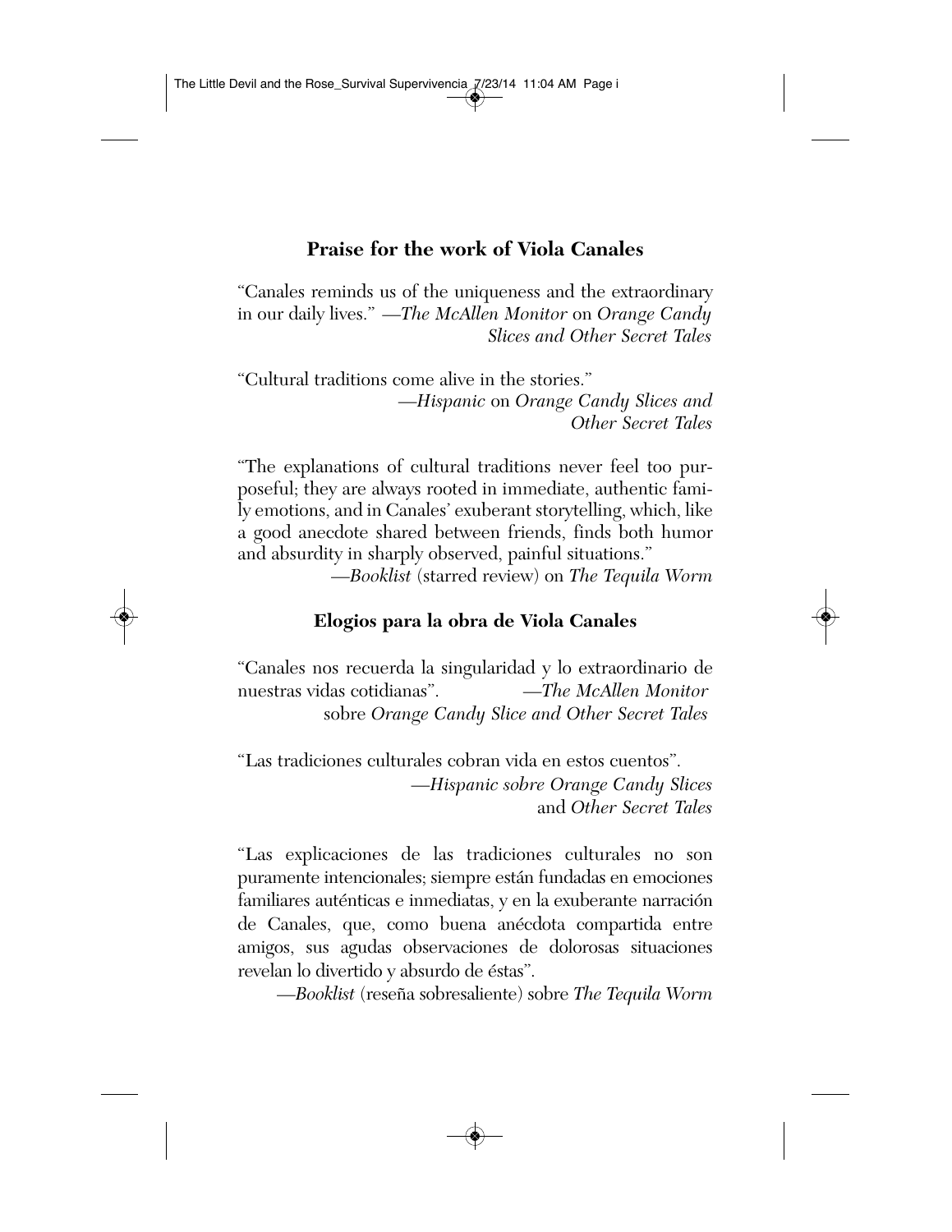

# El diablito y la roba

Viola Canales



Arte Público Press Houston, Texas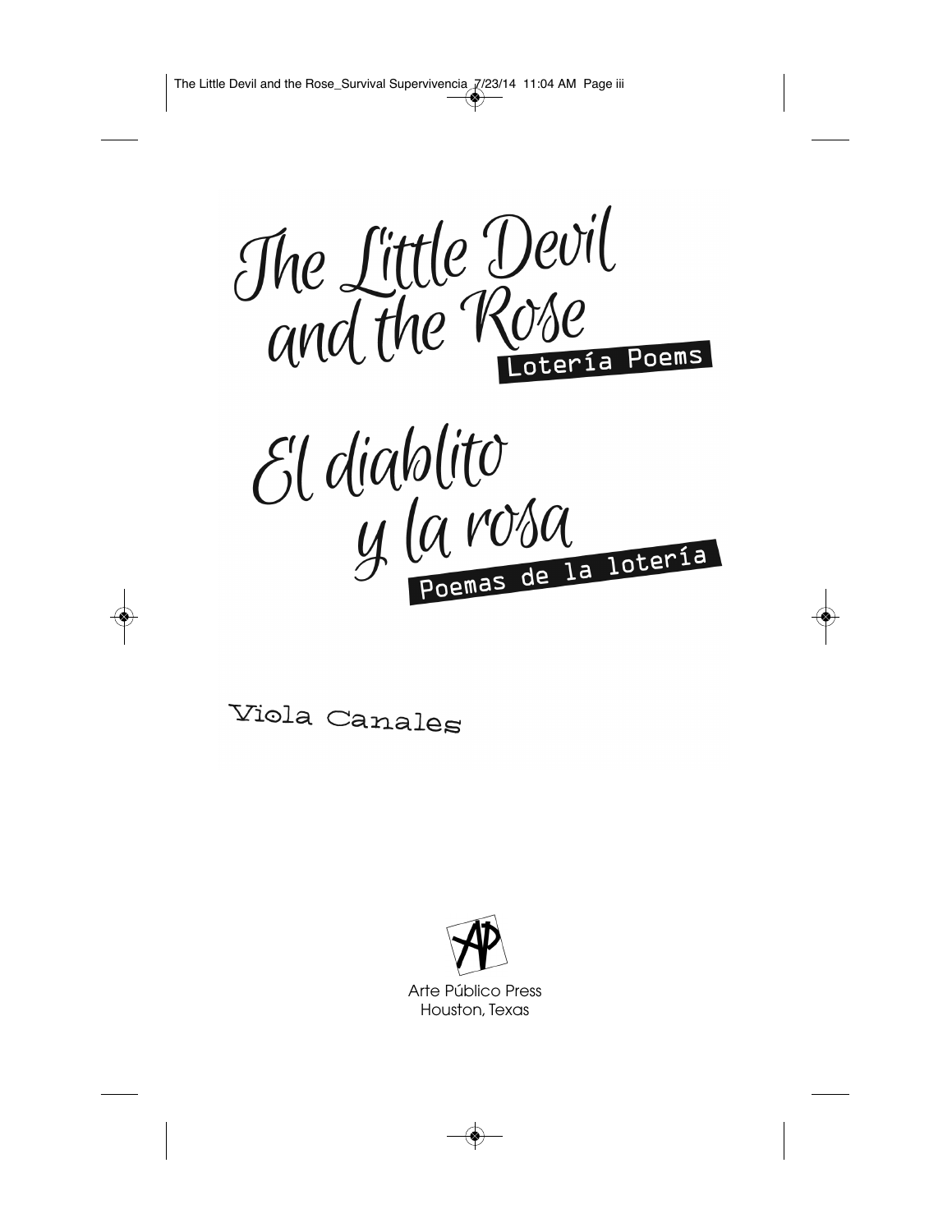*The Little Devil and the Rose: Lotería Poems / El diablito y la rosa: Poemas de la lotería* is made possible through grants from the City of Houston through the Houston Arts Alliance.

#### *Recovering the past, creating the future*

Arte Público Press University of Houston 4902 Gulf Frwy, Bldg 19, Rm 100 Houston, Texas 77204-2004

Cover design and halftones by Mora Des¡gns

Canales, Viola.

The Little Devil and the rose : Lotería Poems = El diablito y la rosa : Poemas de la lotería / by/por Viola Canales.

p. cm. ISBN 978-1-55885-792-6 (alk. paper) 1. Lotería (Game)—Poetry. 2. Mexican Americans—Poetry. I. Canales, Viola. Poems. Selections. II. Canales, Viola. Poems. Selections. English. III. Title. IV. Title: Diablito y la rosa. PS3603.A53A6 2014 811'.6—dc23

2013038010 CIP

 $\otimes$  The paper used in this publication meets the requirements of the American National Standard for Information Sciences—Permanence of Paper for Printed Library Materials, ANSI Z39.48-1984.

> © 2014 by Viola Canales Printed in the United States of America

14 15 16 17 18 19 20 10 9 8 7 6 5 4 3 2 1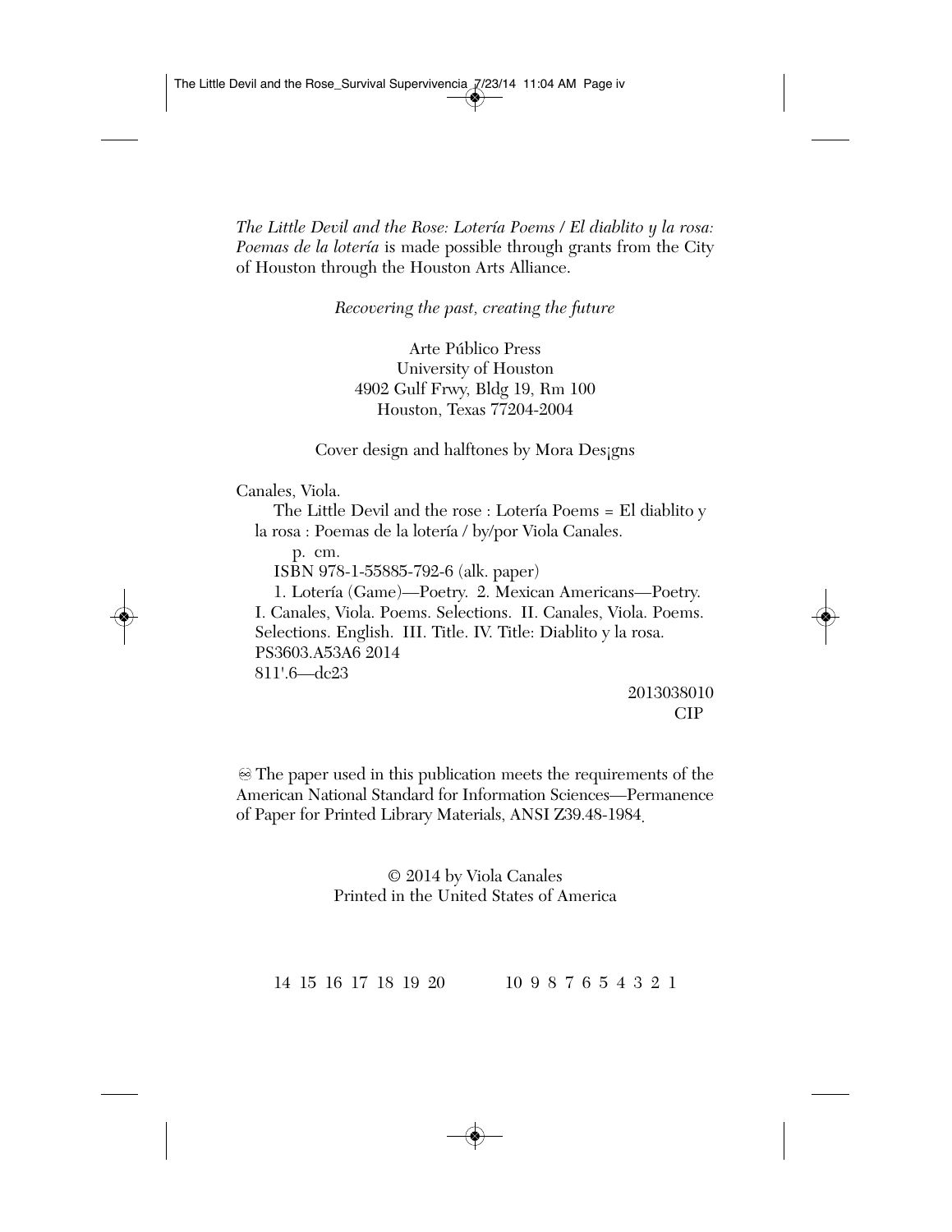#### Table of Contents

- 1. The Rooster / El gallo 2
- 2. The Little Devil / El diablito 4
- 3. The Sponsor / La dama 6
- 4. The Dandy / El catrín 8
- 5. The Umbrella / El paraguas 10
- 6. The Mermaid / La sirena 12
- 7. The Ladder / La escalera 14
- 8. The Bottle / La botella 18
- 9. The Barrel / El barril 20
- 10. The Tree / El árbol 22
- 11. The Melon / El melón 24
- 12. The Brave Man / El valiente 26
- 13. The Bonnet / El gorrito 28
- 14. Death / La muerte 30
- 15. The Pear / La pera 32
- 16. The Flag / La bandera 34
- 17. The Mandolin / El bandolón 36
- 18. The Cello / El violoncello 38
- 19. The Heron / La garza 40
- 20. The Bird / El pájaro 42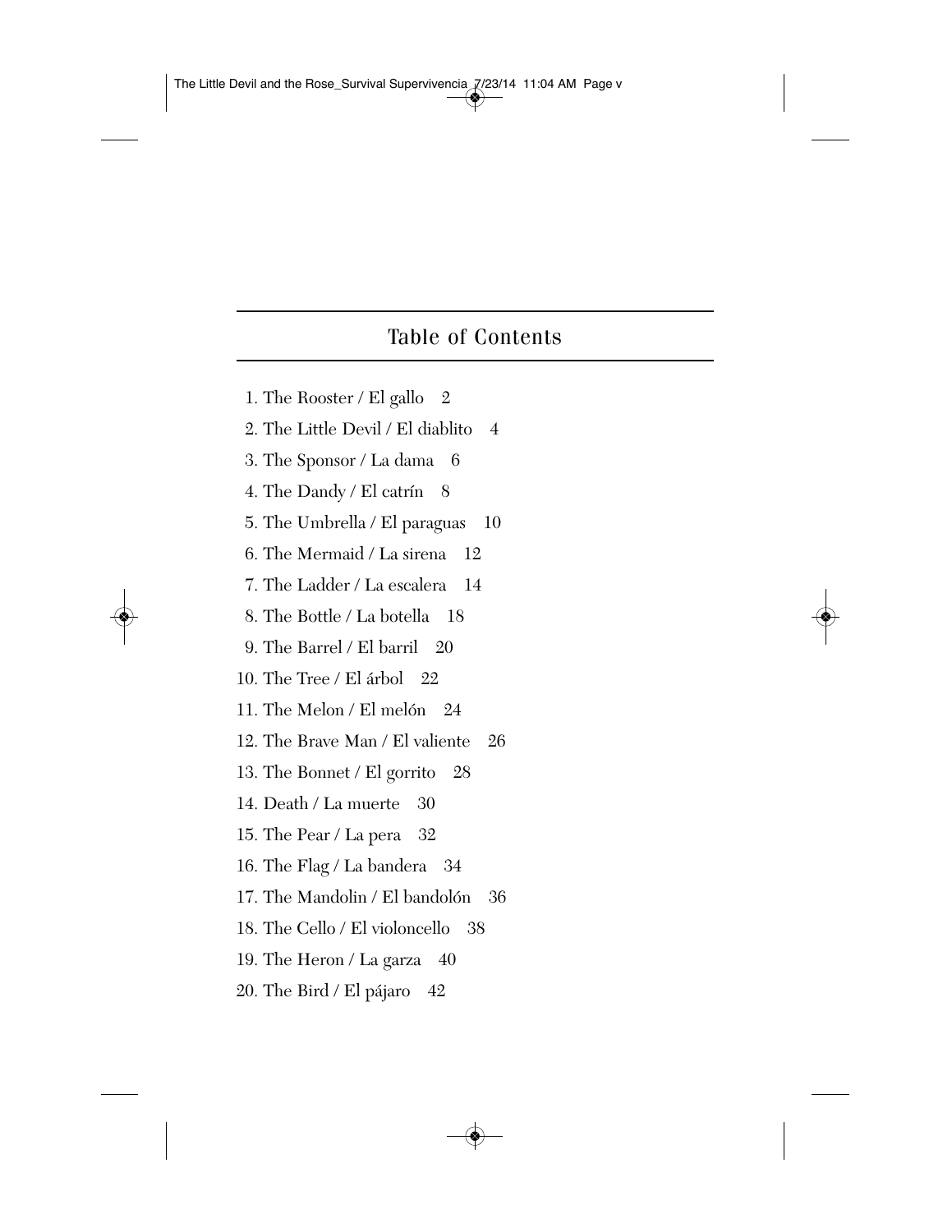- 21. The Hand / La mano 44
- 22. The Boot / La bota 46
- 23. The Moon / La luna 48
- 24. The Parrot / El cotorro 52
- 25. The Drunk / El borracho 54
- 26. The Dear Black Man / El negrito 58
- 27. The Heart / El corazón 64
- 28. The Watermelon / La sandía 66
- 29. The Drum / El tambor 70
- 30. The Shrimp / El camarón 72
- 31. The Arrows / Las jaras 74
- 32. The Musician / El músico 76
- 33. The Spider / La araña 80
- 34. The Soldier / El soldado 84
- 35. The Star / La estrella 90
- 36. The Pan / El cazo 92
- 37. The World / El mundo 94
- 38. The Apache / El apache 96
- 39. The Cactus / El nopal 98
- 40. The Scorpion / El alacrán 100
- 41. The Rose / La rosa 102
- 42. The Skull / La calavera 104
- 43. The Bell / La campana 108
- 44. The Pitcher / El cantarito 112
- 45. The Deer / El venado 114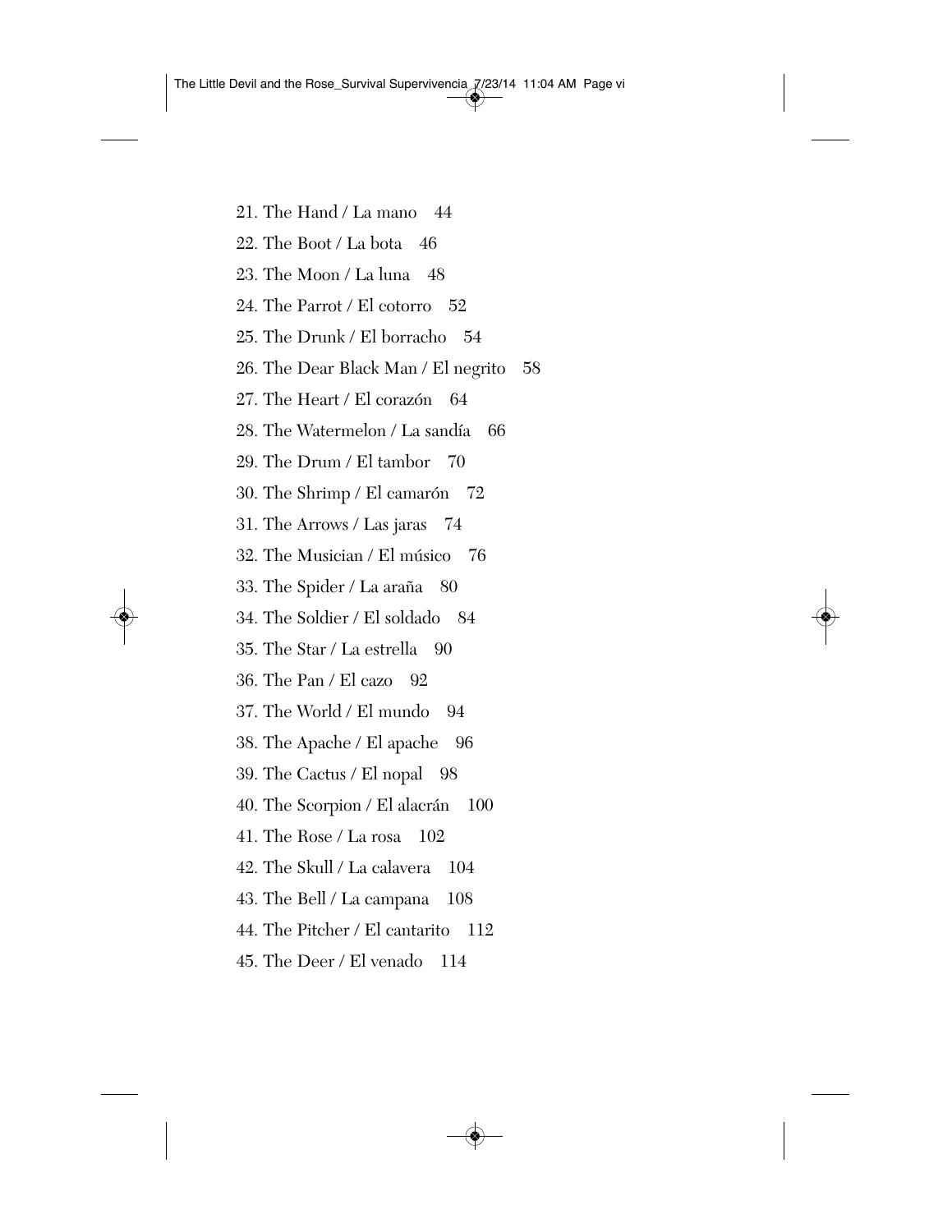- 46. The Sun / El sol 118
- 47. The Crown / La corona 120
- 48. The Canoe / La chalupa 124
- 49. The Pine / El pino 128
- 50. The Fish / El pescado 130
- 51. The Palm / La palma 134
- 52. The Flower Pot / La maceta 138
- 53. The Harp / El arpa 140
- 54. The Frog / La rana 142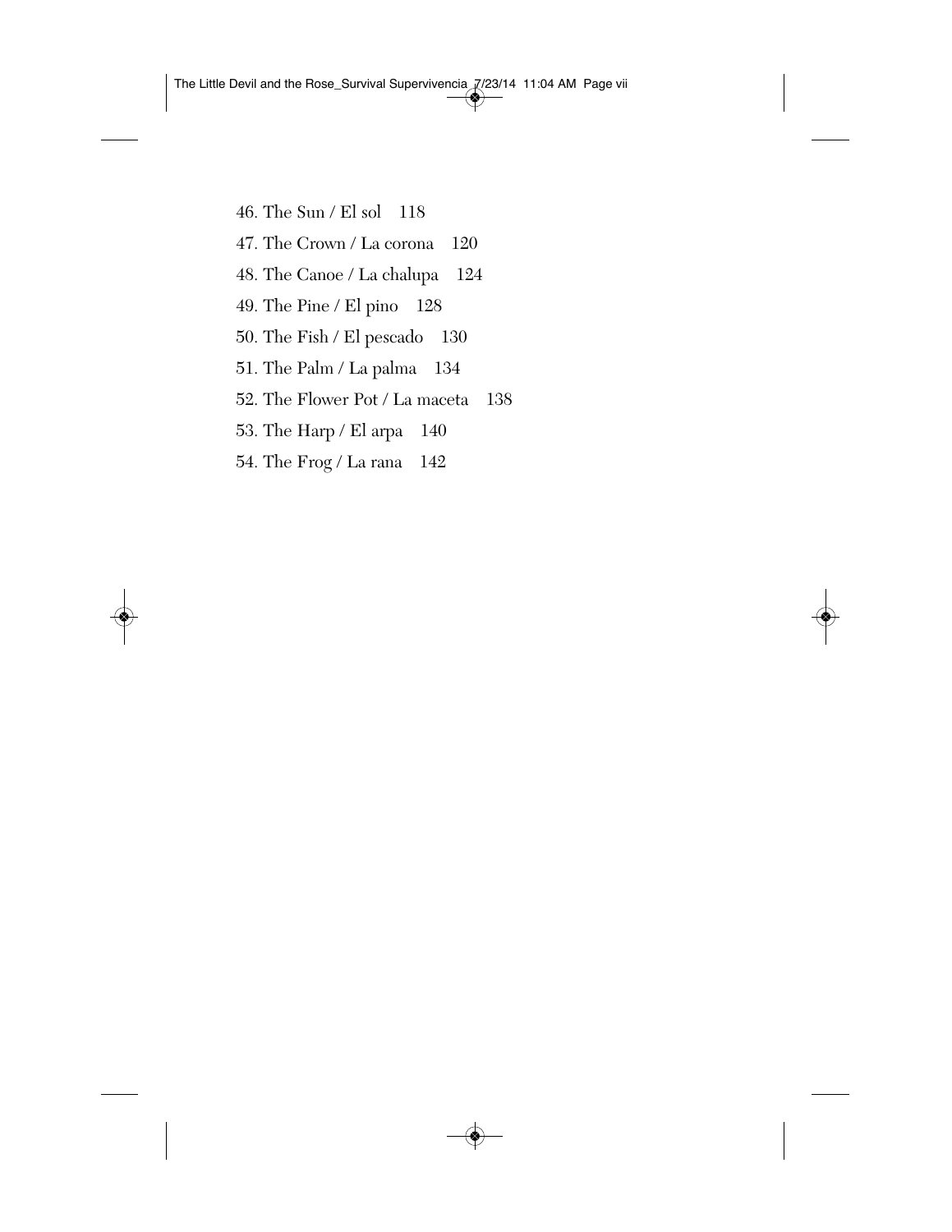## Dedication / Dedicación

*I dedicate this book to my mother Dora Casas Canales (a kindred spirit) and my family (through many generations).*

.<br>.......

*Le dedico este libro a mi madre Dora Casas Canales (alma gemela) y a mi familia (a través de muchas generaciones).*

### Acknowledgements / Reconocimientos

I want to express my gratitude to those who helped inspire these poems, as well as to those who made this book possible: my family, Dr. Elvia Ardalani, Dr. Nicolás Kanellos, Marina Tristán and Dr. Gabriela Baeza Ventura.

.<br>.......

Agradezco a los que inspiraron estos poemas, así como a los que hicieron posible este libro: mi familia, Dra. Elvia Ardalani, Dr. Nicolás Kanellos, Marina Tristán y Dra. Gabriela Baeza Ventura.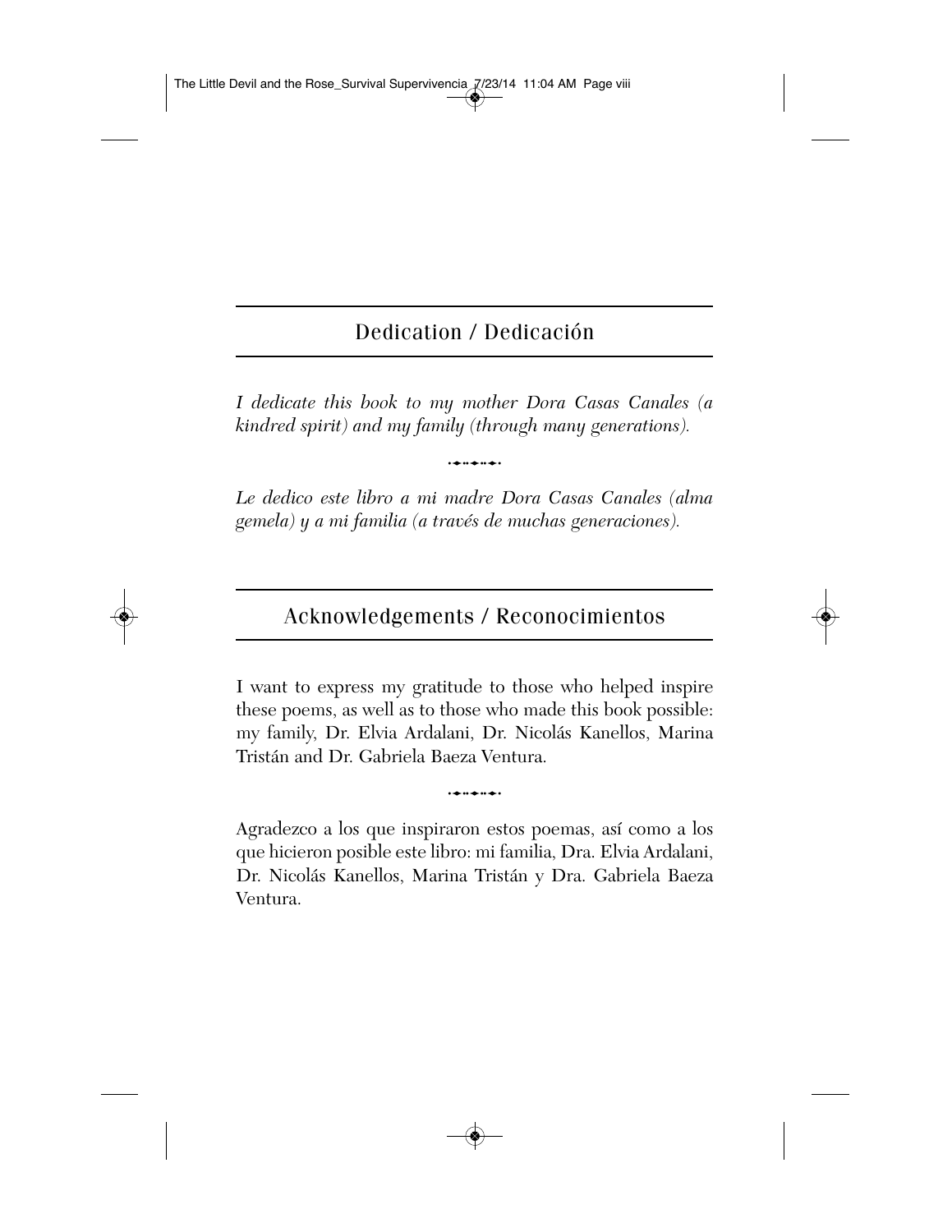

## 1. The Rooster

It's said that a rooster crowed when Christ was born the one day animals can talk

so I went across to our neighbor's coop and put a rooster in a box

then, later, with bated breath I sat all through the holy mass

and when midnight finally came I stared and wondered at the box

it did not talk, not even crow

but somehow I felt it had for I felt certain he'd finally come